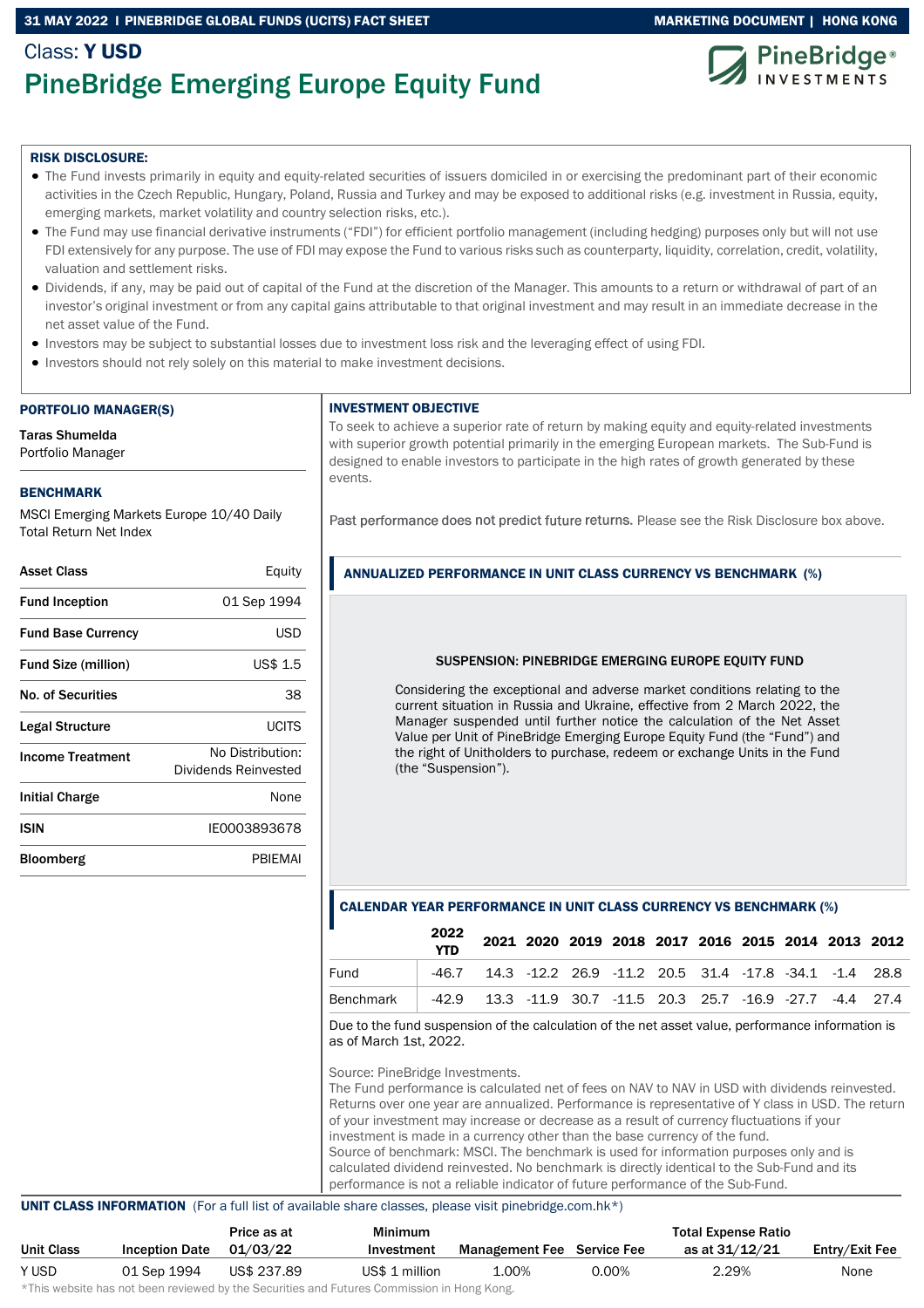## Class: Y USD PineBridge Emerging Europe Equity Fund



#### SECTOR BREAKDOWN (%)

|                               | <b>FUND</b> | <b>BENCHMARK</b> |
|-------------------------------|-------------|------------------|
| <b>Financials</b>             | 35.7        | 34.8             |
| Energy                        | 12.2        | 12.5             |
| <b>Consumer Staples</b>       | 11.3        | 5.7              |
| <b>Consumer Discretionary</b> | 10.9        | 11.0             |
| <b>Materials</b>              | 8.3         | 7.6              |
| <b>Health Care</b>            | 5.9         | 2.7              |
| Industrials                   | 3.0         | 4.7              |
| <b>Communication Services</b> | 1.3         | 9.8              |
| Other                         | 0.0         | 11.3             |
| Cash                          | 11.3        | 0.0              |

#### GEOGRAPHICAL BREAKDOWN (%)

|                | <b>FUND</b> | <b>BENCHMARK</b> |
|----------------|-------------|------------------|
| Poland         | 47.1        | 44.7             |
| Turkey         | 17.1        | 17.2             |
| Greece         | 13.6        | 15.8             |
| Hungary        | 10.8        | 10.9             |
| Russia         | 0.1         | 0.0              |
| Czech Republic | 0.0         | 11.3             |
| Cyprus         | 0.0         | 0.0              |
| Cash           | 11.3        | 0.0              |

#### FUND ANALYSIS

|                        | <b>3 YEARS</b> |
|------------------------|----------------|
| Information Ratio      |                |
| Sharpe Ratio           |                |
| Alpha $(%)$            |                |
| Tracking Error (%)     |                |
| Standard Deviation (%) |                |
| Beta                   |                |
| R Squared (%)          |                |

#### PORTFOLIO CHARACTERISTICS

| Wtd Avg Mkt Cap US\$ million | 28.224.2 |
|------------------------------|----------|
| P/E Ratio                    | 3.1      |
| P/B Ratio                    | 0.8      |
| <b>ROE</b> (%)               | 23.2     |
| Debt to Equity Ratio         | 0.80     |

#### TOP TEN HOLDINGS (%)

|                                             | <b>FUND</b> |
|---------------------------------------------|-------------|
| Polski Koncern Naftowy ORLEN S.A.           | 8.7         |
| Jumbo S.A.                                  | 8.7         |
| Dino Polska SA                              | 8.1         |
| BANK POLSKA KASA OPIEKLSA                   | 7.3         |
| Powszechna Kasa Oszczednosci Bank Polski SA | 6.0         |
| Chemical Works of Gedeon Richter Plc        | 5.9         |
| KGHM Polska Miedz S.A.                      | 5.2         |
| Akbank TAS                                  | 5.0         |
| Alpha Services & Holdings SA                | 4.9         |
| OTP Bank Nyrt                               | 4.9         |

#### **GLOSSARY**

Alpha: Measures the relative performance generated by the fund compared to the benchmark. An alpha of 1.0 indicates that the fund has outperformed its benchmark by 1%, after adjusting for risk of the benchmark.

Beta: Reflects sensitivity of the fund's returns to that of benchmark returns. A beta of 1.05 suggests that the fund could perform 5% better than the benchmark in up market and 5% worse in down market, assuming all other factors remain constant.

Exit Fee: Fee charged to investors when they redeem unit from a fund.

Information Ratio: Measures the funds returns above the benchmark returns relative to the risk (volatility) of the excess returns. It is a measure that identifies the consistency of the manager to outperform the benchmark.

Initial Fee: Fee charged to investors when they purchase units in a fund.

Management Fee: Percentage of the fund's assets that unitholders pay annually as remuneration to the investment adviser for managing the fund.

R Squared: Reflects the proportion of fund performance explained by changes in the benchmark. A high R-squared indicates the fund's performance has been in line with the benchmark. A low R-squared indicates the fund's performance has not been in line with the benchmark.

Service Fee: Percentage of fund's assets that retail unitholders pay annually for distribution services.

Sharpe Ratio: Measure of the fund's risk adjusted performance calculated as the portfolio returns in excess of the risk-free rate, divided by the risk (volatility) i.e. the Standard Deviation. The higher the Sharpe Ratio the better the returns compared to the risk taken.

Total Expense Ratio (TER): Estimated percentage (annualized) of fund assets used to pay for management fees and operating expenses, including service fees (if any) incurred by the fund. Fund expenses are reflected in the NAV. When calculating the TER, PineBridge has used the amount of expenses that it has received or estimated in its capacity as the Fund's Manager. Please note that the expense ratio includes variable expenses that are based on a number of factors including fund size, transactions, and other expenses. No assurance can be given that the TER will be realized over any future given period.

Tracking Error: Reflects the degree of variability of fund returns in relation to the benchmark. The lower the number the closer the fund's historic performance is to the benchmark.